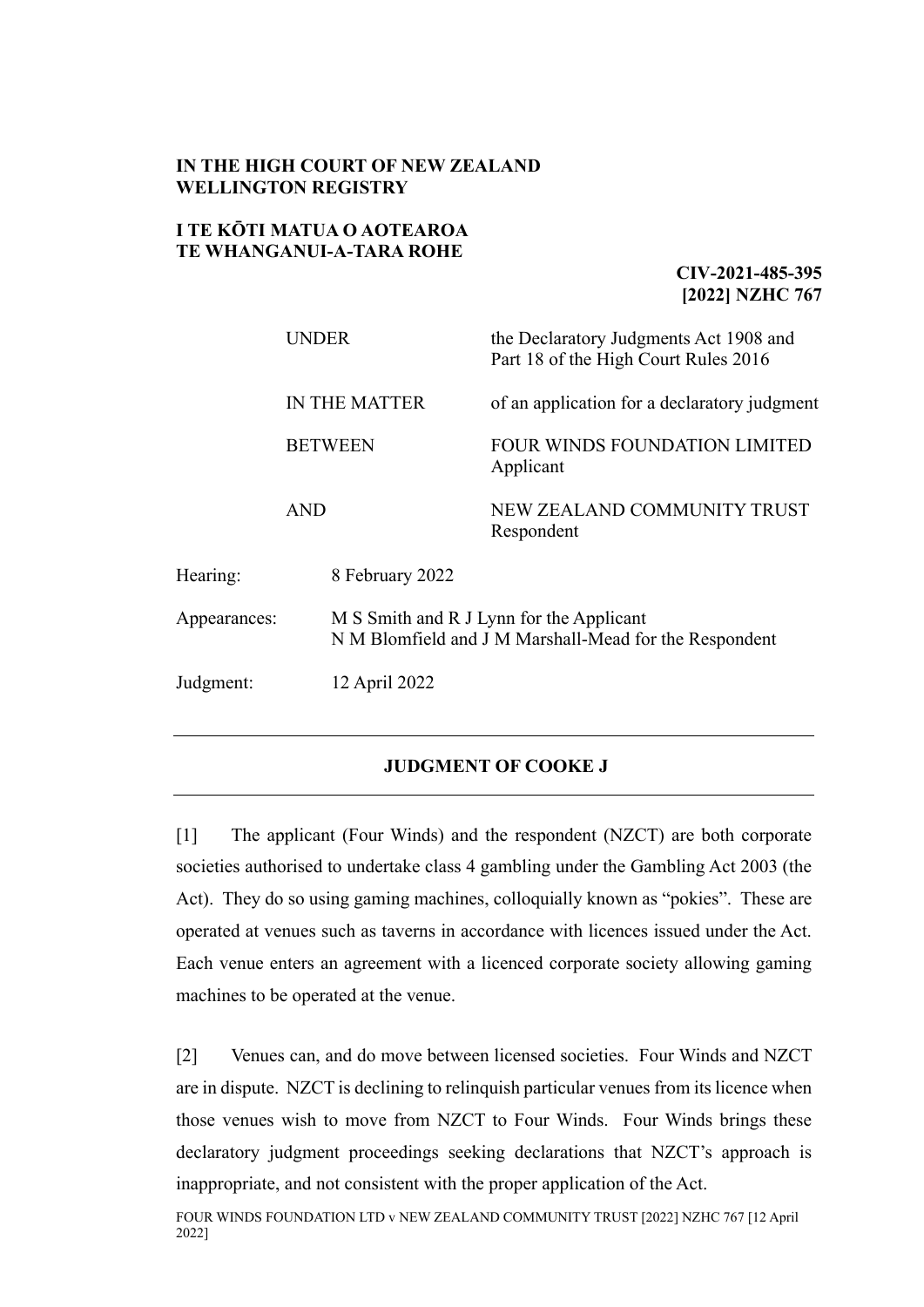[3] The application is supported by affidavits from the General Manager of Four Winds, Randal Godfrey, a Director of Four Winds, David Stones and an affidavit from the Chief Executive Officer of another corporate society Air Rescue Services Ltd, Barry Steans. Affidavits in reply have been provided by Messrs Godfrey and Stones and from James Joyce, another Director of Four Winds. NZCT's position is supported by an affidavit from the Chief Executive Officer of NZCT, Michael Knell.

[4] The proceedings were served on the Department of Internal Affairs (DIA) who administers the Act. The Secretary of Internal Affairs is the formal decision-maker under the Act. The DIA has decided not to participate in these proceedings.

### **Relevant factual background**

[5] David Stones and Kelly Comrie were both employees of NZCT. Mr Stones resigned from NZCT with effect from 13 March 2020, and Ms Comrie from 20 November 2020. Both then joined Four Winds.

[6] NZCT says that beginning in 2019 Mr Stones had been preparing to leave NZCT to move to Four Winds. From that time he is said to have encouraged NZCT's contracted venues to sign shorter agreements with NZCT so that when he moved to Four Winds he could facilitate their moving to it. NZCT says this was inappropriate.

[7] In the year from December 2020 to November 2021 NZCT gave the DIA notice that it was surrendering 24 venue licences to facilitate the movement of the venues to other corporate societies. In the 12 months between March 2020 and February 2021 NZCT received eight requests from Four Winds for NZCT to so surrender licences for venues so that they could become venues licensed to Four Winds. NZCT did not agree to requests to surrender four of these venue licences — Cheers Tavern, Judea Tavern, Kilala Bar and Phoenix Tavern.

[8] On 19 March 2021 NZCT made a complaint to the Secretary of Internal Affairs under s 81 of the Act about the conduct of Four Winds, and in particular Mr Stones. NZCT says it was no longer appropriate for NZCT to surrender new licences to Four Winds until the DIA had considered information it had provided and its complaint. For its part Four Winds says there is nothing inappropriate in Mr Stones' conduct, or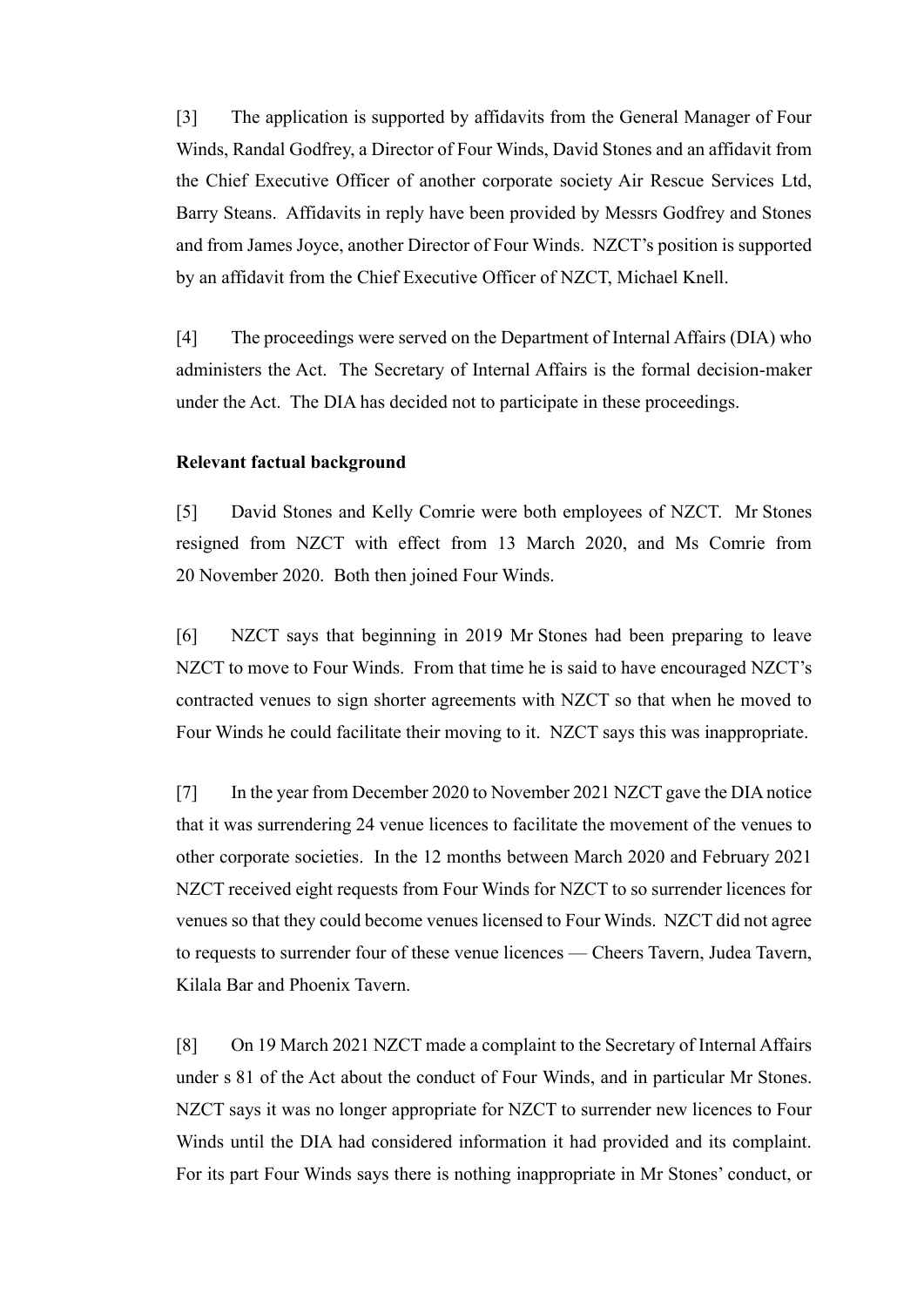its conduct, and that the NZCT's decisions not to release the venues is inconsistent with the Act and it is anti-competitive.

[9] It is not the Court's role to make any findings on the criticisms that NZCT and Four Winds have of each other or the individuals involved. They simply provide the background to the current dispute.

[10] The regime established by the Act creates a degree of competition between corporate societies for securing venues to operate their machines. It is accepted that within that competitive framework there is an industry practice for a corporate society to give the DIA notice that it will surrender the venue licences held for a venue when the period of the agreement between the society and the venue is coming to an end and the venue wants to move to a different society. This allows the new society to obtain a new venue licence in a timely way. As Mr Knell says in his affidavit this "… process of cooperation between societies allows venues to continue operating their gaming machines without interruption". But NZCT says that it was not appropriate to follow that practice in relation to venues wishing to move to Four Winds.

## **Relevant legislative provisions**

[11] The Act authorises some forms of gambling, and prohibits the rest. Class 4 gambling is one of the types of gambling the Act authorises. It is dealt with in Subpart 4 of Part 2. In order for such gambling to be undertaken two forms of licence must be held:

- (a) an operator's licence issued under s 52 authorising a corporate society to undertake class 4 gambling so that the profits can be distributed for authorised purposes; and
- (b) a venue licence issued under s 67 in relation to each venue which has agreed to house a licenced corporate society's gaming machines at the venue.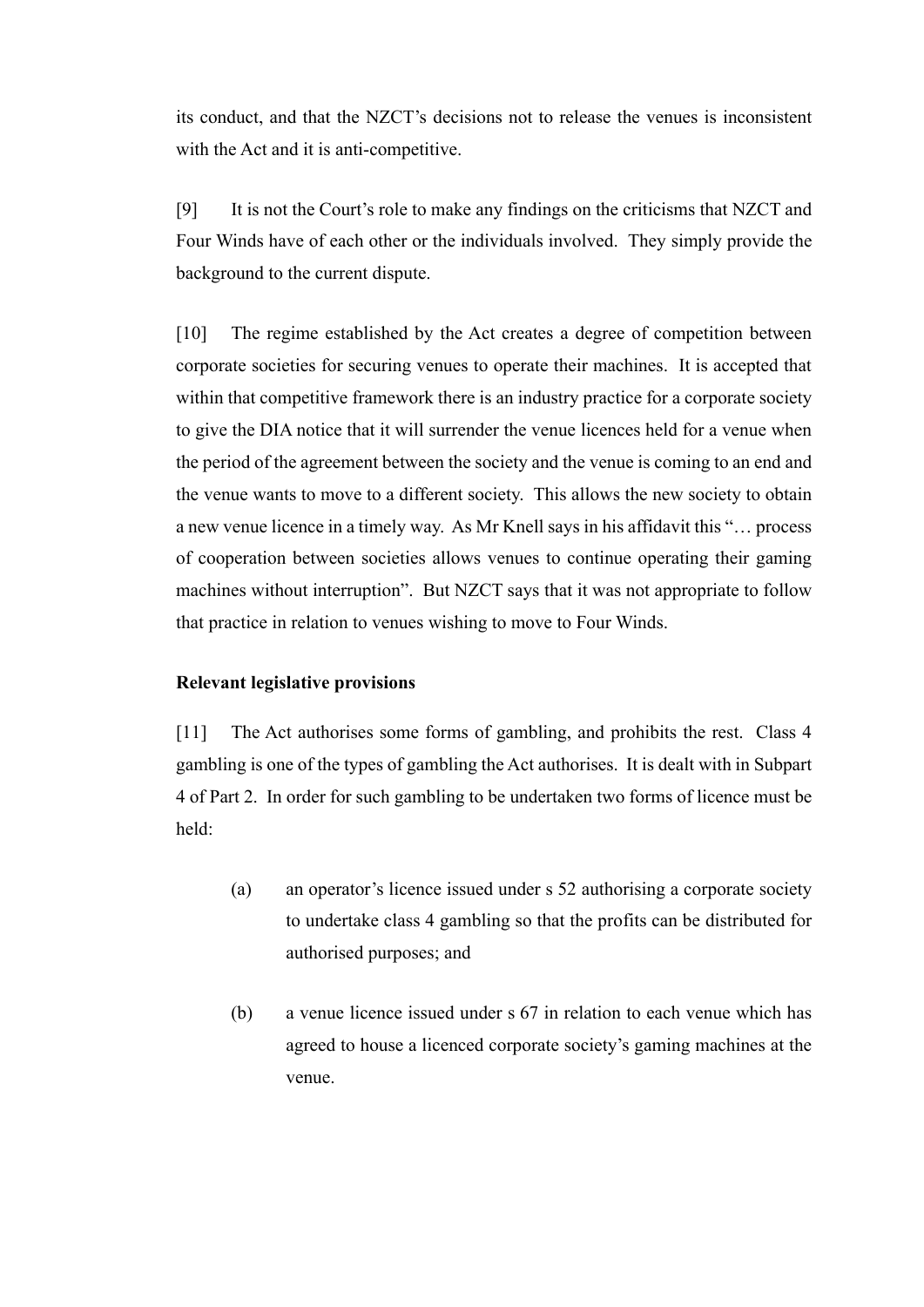[12] A society holding an operator's licence may apply for a venue licence on the standard form. Under s 65(3) the application must be accompanied by a "class 4 venue agreement" which is defined in s 4(1) in the following terms:

**class 4 venue agreement** means an agreement or agreements between the holder of, or applicant for, a class 4 operator's licence or a class 4 venue licence and the venue operator that sets out their respective rights and responsibilities.

[13] Section 69 of the Act also provides:

#### **69 Form and content of class 4 venue agreement**

- (1) The form and content of a class 4 venue agreement must be approved by the Secretary and must include—
	- (a) a schedule signed by the venue manager and the venue operator setting out—
		- (i) the full name, date of birth, and contact details of the venue manager; and
		- (ii) the gambling-related duties and responsibilities of the venue manager; and
	- (b) the payments to be made by the holder of the class 4 venue licence to the venue operator, which must be payments that comply with regulations made under section 371(1)(dd) or, if no such regulations are in force, payments in respect of an itemised list of costs associated with the operation of class 4 gambling at the venue; and
	- (c) the expiry date of the venue agreement.
- (2) A class 4 venue agreement must be signed by the holder of, or applicant for, the class 4 venue licence and the venue operator.
- (3) The expiry date of a class 4 venue agreement may be overridden by anything to the contrary in this Act, game rules, minimum standards, or licence conditions but, in any case, must not be later than 3 years after the date of the venue agreement.
- (4) Approval of a class 4 venue agreement lapses if the corporate society ceases to hold a class 4 operator's licence or a class 4 venue licence for that venue.

[14] When applying for a licence for a venue under s 65(2) the application must be accompanied by a series of matters, including: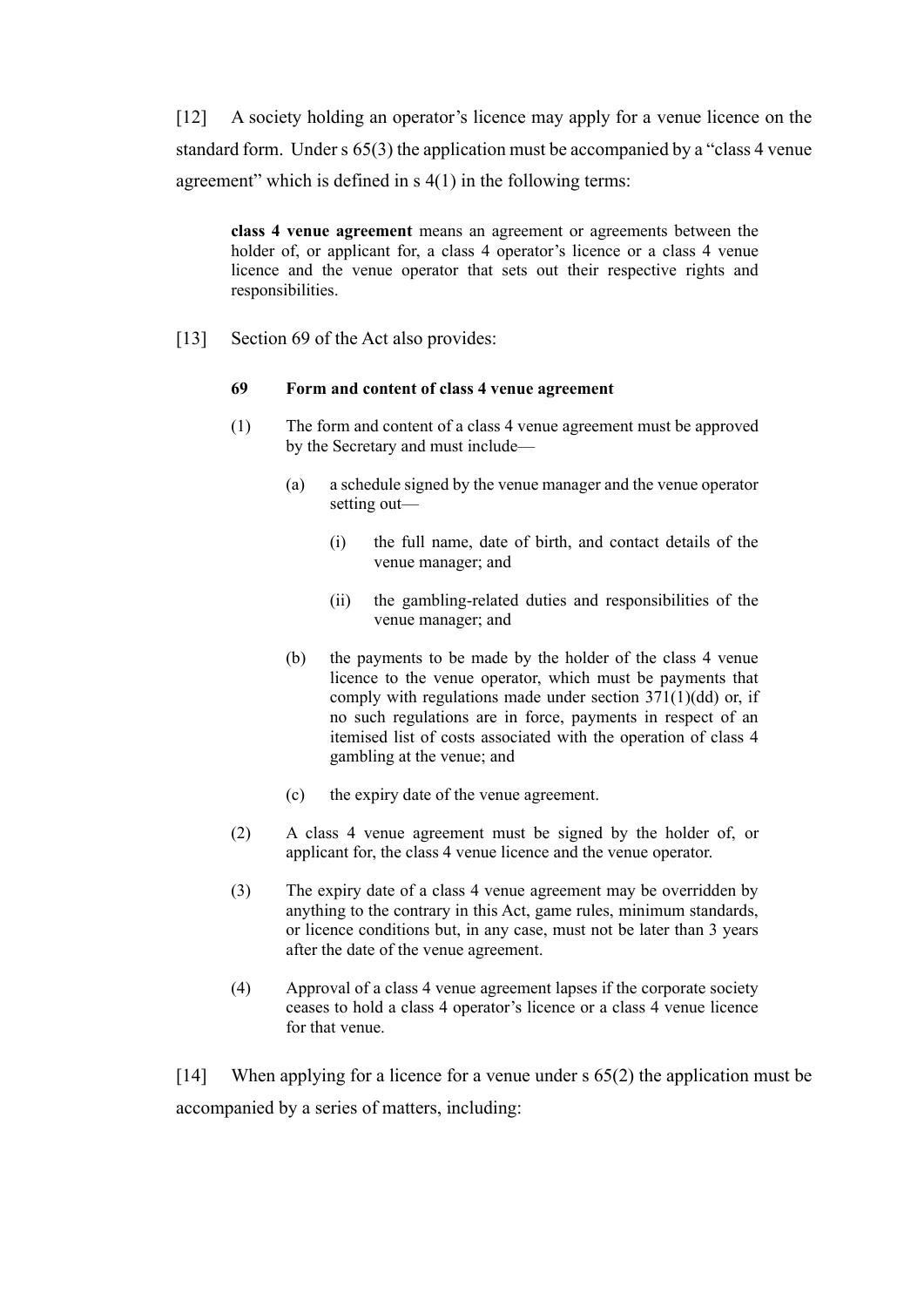- (g) if the application relates to a venue that is licensed to another corporate society, notice from the other corporate society that it is surrendering its venue licence for the venue;
- …

…

[15] This makes sense as it would not be appropriate for a venue to be licenced to two societies. Amongst the pre-requisites the Secretary of Internal Affairs issuing a venue licence under s 67(1) is the following:

- (e) if the application relates to a class 4 venue that is licensed to another corporate society, the other corporate society has surrendered its class 4 venue licence for the venue;
- …

[16] In accordance with s 80 venue licences are not transferable. But the Act contemplates the surrender of venue licences. It provides:

### **79 Surrender of class 4 venue licence**

- (1) A corporate society—
	- (a) must surrender a class 4 venue licence to the Secretary in the circumstances described in section 71(1)(g):
	- (b) may surrender a class 4 venue licence to the Secretary at any other time.

…

[17] Section 71 indicates when significant changes about the venue must be notified to the Secretary. It provides:

### **71 Significant changes in relation to class 4 venue licence must be notified**

- (1) A corporate society holding a class 4 venue licence must notify the Secretary, and provide details, if any of the following things occur:
	- (a) a key person in relation to the class 4 venue licence is convicted of a relevant offence:
	- (b) a key person in relation to the class 4 venue licence is placed in receivership, goes into liquidation, or is adjudged bankrupt: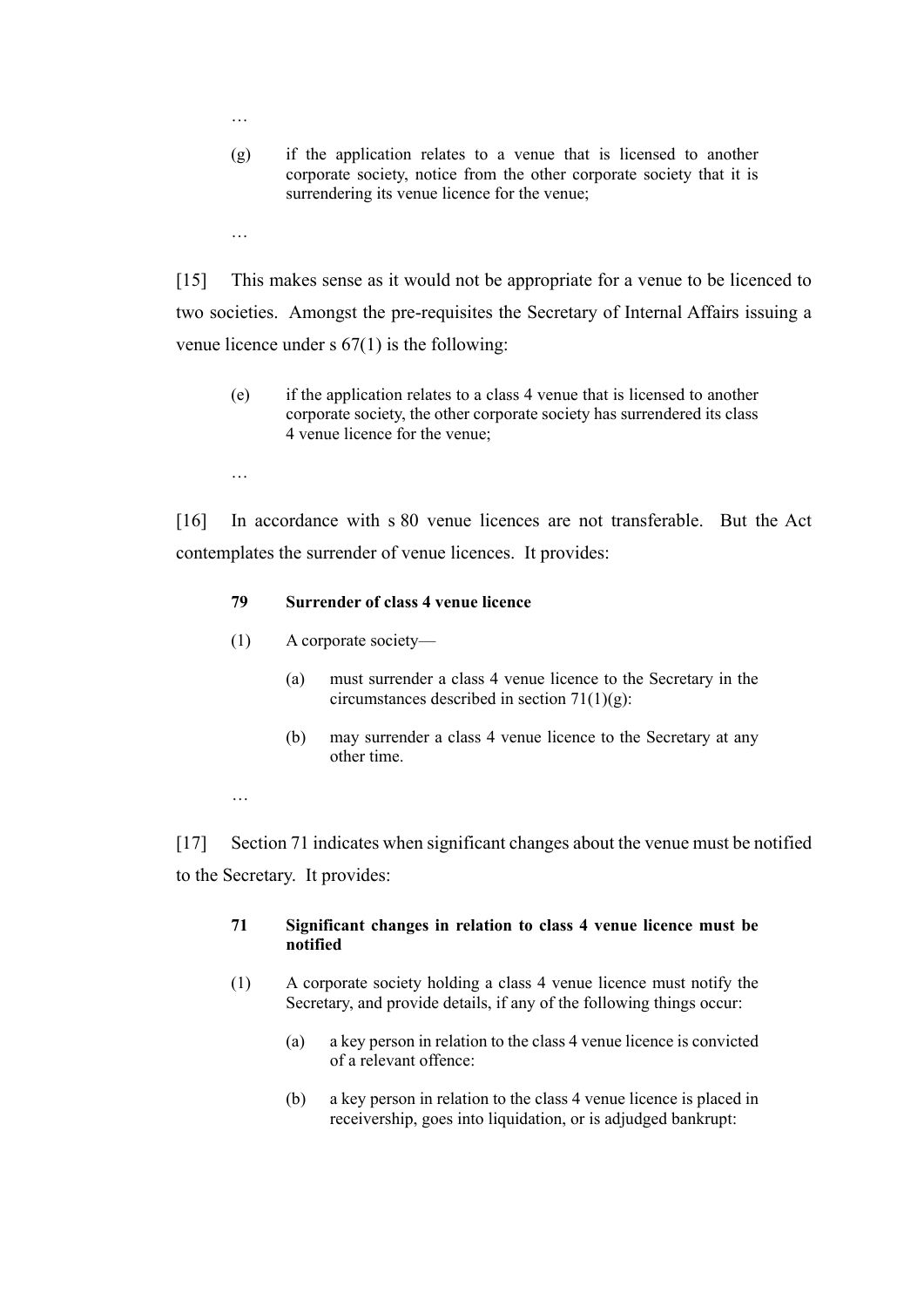- (c) a key person in relation to a class 4 venue licence breaches a rule of racing made under section 37 of the Racing Industry Act 2020:
- (d) the venue manager ceases to be the venue manager or is incapable of performing the duties of his or her position:
- (da) the venue manager changes:
- (e) the venue operator changes:
- (f) the nature of the class 4 venue changes:
- **(g) the corporate society has not conducted class 4 gambling at the venue for a period of more than 4 weeks (in which case the class 4 venue licence must be surrendered, under section 79(1)(a), unless the Secretary agrees that the venue may remain inactive for a further specified period).**
- (2) Notification must be made before, or as soon as practicable after, an event listed in subsection (1) occurs.
- (3) The powers and obligations in section 66 apply to a notification as if the notification were an application for a class 4 venue licence.
- (4) The Secretary may require the corporate society to apply for an amendment under section 73, or may invoke the suspension or cancellation provisions under sections 74 and 75, as a result of the notification.

(emphasis added)

[18] The effect of NZCT's stance with respect to venues seeking to move to Four Winds is that s 65(2)(g) cannot be satisfied as NZCT continues to hold the licence. Such venues then need to cease gaming operations under s  $71(1)(g)$  for more than four weeks. This leads to an obligation for NZCT to surrender the licence so that ss  $65(2)(g)$  and  $67(1)(e)$  can be satisfied as the venue is no longer "licensed to another society".

## **The arguments**

[19] Four Winds contends that NZCT's approach is unlawful as it involves a misuse of discretionary powers given by the Act. Mr Smith argued that the key statutory provision is  $s 65(2)(g)$  which he argued creates a power that must be exercised to promote the policy and objects of the Act. He argued that NZCT's decisions here were unlawful as they frustrated the policy of the Act. It is the DIA that has the regulatory authority to determine whether there has been any illegitimate conduct under the Act,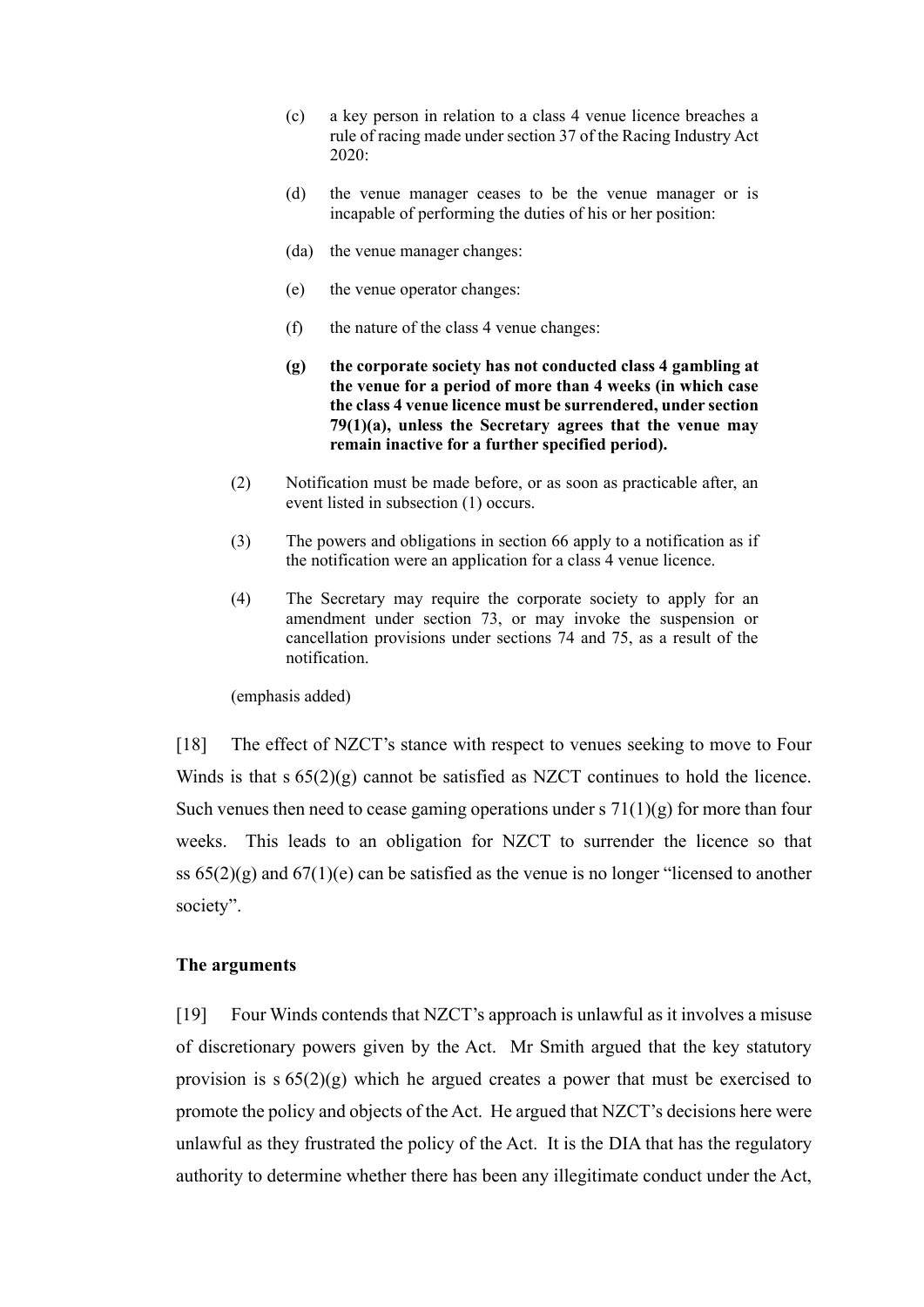and it is not for NZCT to usurp the Secretary's position by imposing a mandatory period of four weeks when gaming must cease before a transfer can occur. This also involved NZCT claiming an inappropriate competitive advantage by penalising the departing venue, thereby inhibiting such transfers. Mr Smith further argued that the apparent discretion in relation to the surrender of licences contained in s 79(1)(a) did no more than recognise that there were a series of reasons why a licence might be surrendered. It did not create a power for NZCT to use the discretion in the way that it sought to here.

[20] NZCT argued that there was no legal obligation on it to surrender venue licences. Ms Blomfield argued that the Act expressly provided that a society "may" surrender its licence under s 79(1)(b) but this was not the exercise of a statutory power of decision, and that it was legitimate for NZCT to decide not to do so in the cases here given the concerns that it had about potentially illegitimate behaviour. The Act also contemplated how transfer between societies could occur, and if a society elected not to surrender its licence it contemplated that the venue would stand down for four weeks in accordance with  $s \, 71(1)(g)$ . She argued that Four Winds was illegitimately seeking to elevate an industry practice into a legal obligation. Neither the text, or any of the purposes of the Act imposed an obligation on an outgoing society to surrender its licence under s  $65(2)(g)$ .

[21] Ms Blomfield also submitted that even if the Four Winds interpretation of the Act was correct the Court should decline relief in its discretion as any formal orders should await the outcome of the Secretary's investigations relying on *New Zealand Insurance Co Ltd v Prudential Assurance Co Ltd*<sup>1</sup> and *Kung v Country Section New Zealand Indian Association Inc*. 2

#### **Assessment**

[22] I do not accept Mr Smith's argument that s  $65(2)(g)$  of the Act establishes a discretionary power to be exercised by corporate societies within public law limits. Rather the sub-section merely creates a pre-requisite that must be satisfied before a Secretary may issue a new venue licence for a particular venue — that the Secretary

<sup>1</sup> *New Zealand Insurance Co Ltd v Prudential Assurance Co Ltd* [1976] 1 NZLR 84 (CA) at 85.

<sup>2</sup> *Kung v Country Section New Zealand Indian Association Inc* [1996] 1 NZLR 663 at 665–666.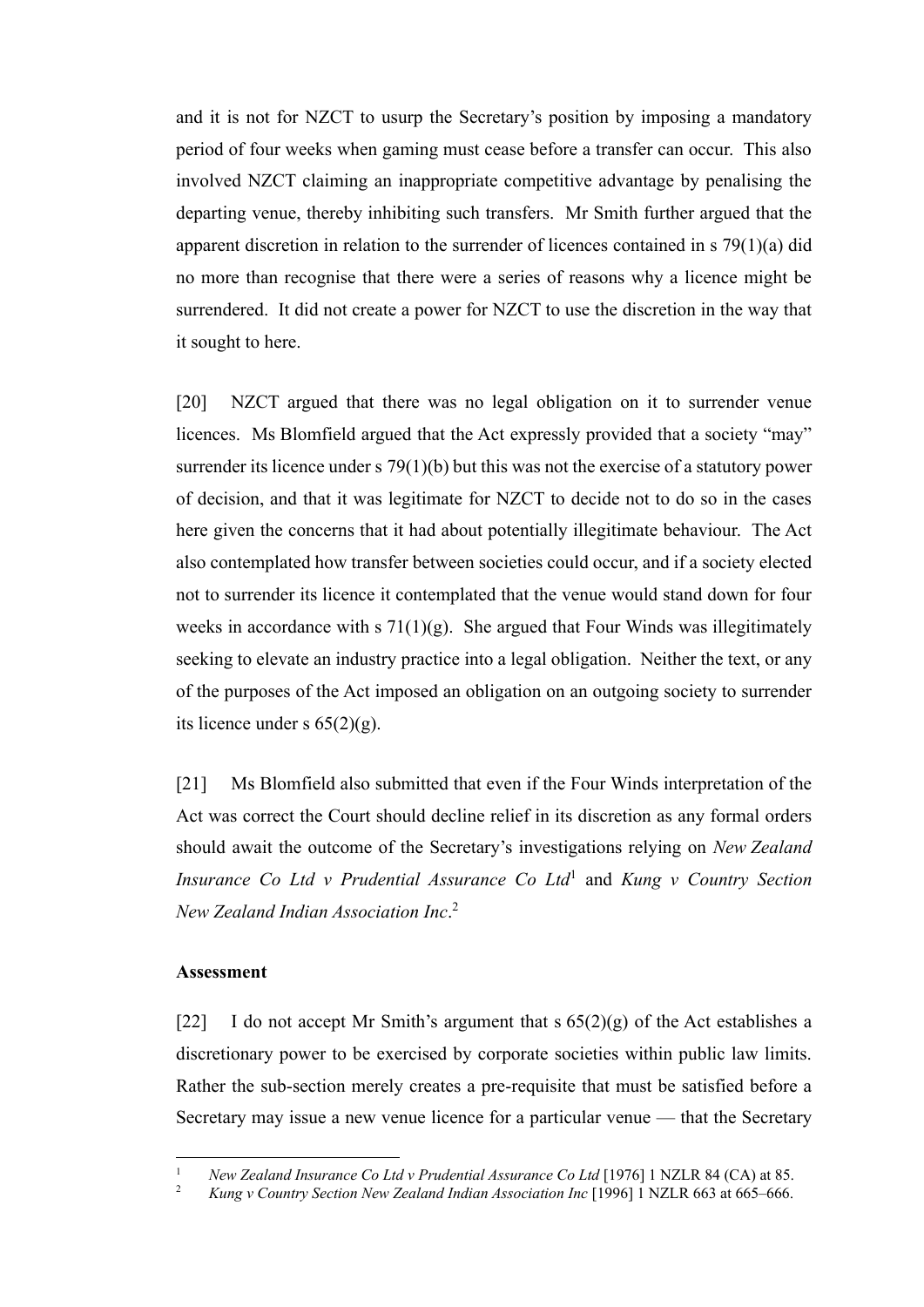receive notice that any pre-existing licence with another society will first be surrendered. It does no more than establish this statutory requirement. It does not establish a discretionary power.

[23] But equally I do not accept the submission made by Ms Blomfield that the Act establishes two pathways by which a venue can move from one society to another the first through the society voluntarily surrendering its licence, and the second when the venue stands down for four weeks under  $s \frac{71(1)}{g}$ . The circumstances contemplated by s  $71(1)(g)$  do not form part of a statutory scheme for transfer. Rather s 71(1) lists a series of situations that would give rise to a need to notify the Secretary of significant changes at a venue, including if there has been a cessation of gaming for more than four weeks. That situation also gives rise to a requirement for the society to surrender its licence under  $s$  79(1)(a). These provisions do no more than that. If anything, rather than creating a transfer pathway the four week period is indicative of an adverse situation that requires the Secretary's attention, and also the surrender of the relevant licence.

[24] The relevant legal mechanisms for the transfer of approved venues from one licensed society to another are not to be found solely within these statutory provisions. The Act sets up a regime where the participants obligations are contractual as well as statutory. Contractual requirements are established by the venue agreements entered between venues and corporate societies. The Secretary must approve such agreements under s 69. There are accordingly a combination of legal obligations contemplated by the Act, some are statutory, and some are contractual.

[25] One of the important limitations on the terms of the contractual obligations arises under s 69(3). A venue agreement must have an expiry date no later than three years after the date of the agreement. This means that a licenced corporate society cannot "lock in" a venue for more than three years. A corporate society cannot assert a contractual right extending beyond three years, including for the four week period after the end of a three year term.

[26] The Act also thereby contemplates transfer of venues between societies. In addition, in accordance with ss 89–97 of the Act the number of gaming machines at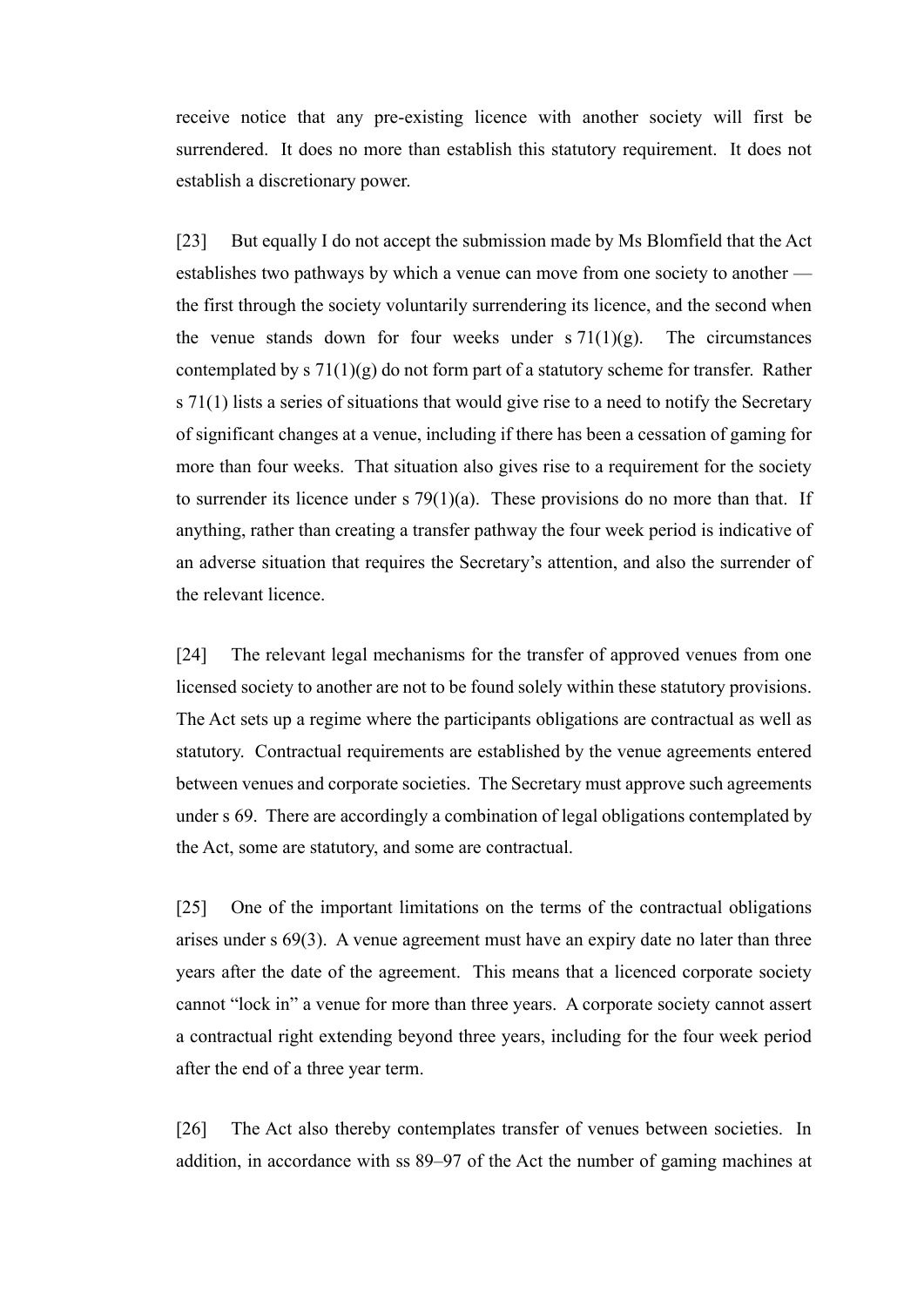each venue are limited, and under ss 98–103 territorial authorities may adopt relevant policies, including what are called "sinking lid" policies. These provisions have the effect of capping, and potentially reducing the number of active gaming machines in New Zealand. Together these provisions have the effect of creating competition between societies for securing the relevant agreements with venues. $3$ 

[27] That statutory scheme strongly influences, and at times directly controls the agreements entered between corporate societies and venues. The express terms of the agreements between venues and societies could legitimately address the obligation of a corporate society to give notice of its surrender of a licence contemplated by a venue agreement at the end of its term. But sometimes the written terms of contracts do not spell out each and every relevant obligation or matter of detail. These can also arise as a matter of implication. Given the industry practice, and that giving notice of the surrender of a licence for a venue at the end of a contractual period would normally be seen as routine, the potential for implied terms arises.

[28] Two types of implied terms are potentially relevant. First the parties are in agreement that there is an industry practice under which societies give notice of the surrender of licences at the end of the period covered by the relevant agreement. So there is clearly room for terms implied by custom. The requirements for such a term were summarised by the Court of Appeal in *Forivermor Ltd v ANZ New Zealand Ltd* in the following terms:<sup>4</sup>

The circumstances in which a court may imply a term in a commercial context are governed by the question of what a reasonable person would consider both parties must have meant to happen in circumstances not expressly addressed by the contract.<sup>5</sup> The importation of terms by usage or custom rests on the assumption that it represents the intention of the parties, unless they expressly depart from it.<sup>6</sup> A term will be implied by custom if the alleged custom:<sup>7</sup>

- (a) has acquired such notoriety that the parties must be taken to have known of it and intended that it form part of the contract;
- (b) is certain and reasonable;

<sup>3</sup> See *Secretary for Internal Affairs v Administration Management Services* [2013] NZHC 3898 at [8] and [127].

<sup>4</sup> *Forivermor Ltd v ANZ New Zealand Ltd* [2014] NZCA 129 at [42].

<sup>5</sup> *Gibbston Downs Wines Ltd v Perpetual Trust Ltd* [2013] NZCA 506 at [42].

<sup>6</sup> John Burrows, Jeremy Finn and Stephen Todd *Law of Contract in New Zealand* (4th ed, LexisNexis, Wellington, 2009) at [6.3.1].

<sup>7</sup> *Woods v N J Ellingham & Co Ltd* [1977] 1 NZLR 218 (SC) at 220 and *Everist v McEvedy* [1996] 3 NZLR 348 (HC) at 360.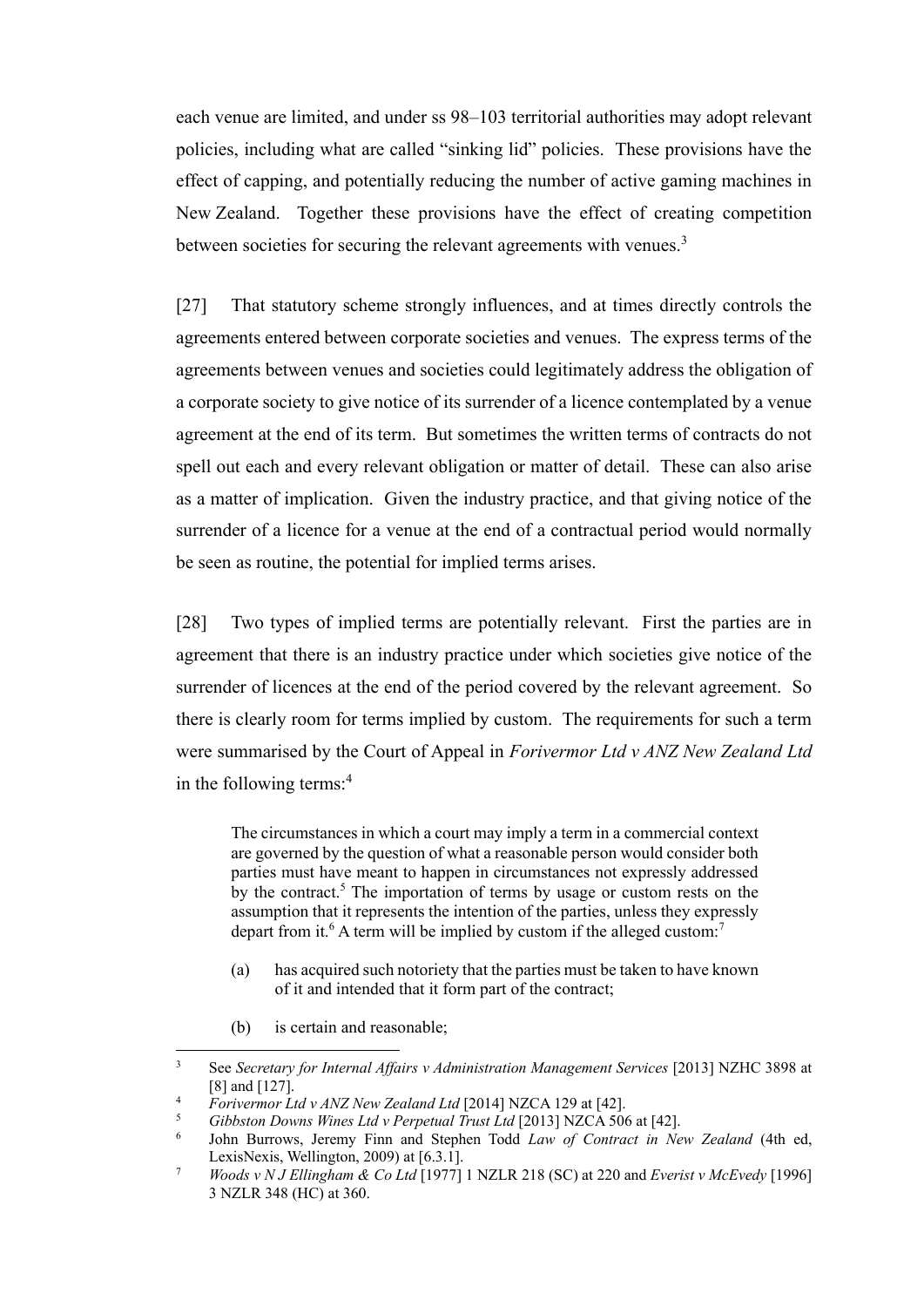- (c) is proved by clear and convincing evidence; and
- (d) is not inconsistent with any other terms of the contract.

[29] The second type of implied term are those necessary for efficacy of the contract. That also potentially arises here given that the notice of a licence surrender can be seen as a purely administrative step following the end of the period the parties have contracted for. Traditionally the test for such terms has been taken to be set out by the Privy Council in *BP Refinery (Westonport) Pty Ltd v Shire of Hastings* in the following terms:<sup>8</sup>

… for a term to be implied, the following conditions (which may overlap) must be satisfied: (1) it must be reasonable and equitable; (2) it must be necessary to give business efficacy to the contract, so that no term will be implied if the contract is effective without it; (3) it must be so obvious that "it goes without saying"; (4) it must be capable of clear expression; (5) it must not contradict any express term of the contract.

[30] The position was recently reviewed by the Supreme Court in *Bathurst Resources Ltd v L & M Coal Holdings Ltd* who said:<sup>9</sup>

To conclude, the principal points that govern the implication of terms are as follows:

- (a) The legal test for the implication of a term is a standard of strict necessity, a high hurdle to overcome.
- (b) The starting point is the words of the contract. If a contract does not provide for an eventuality, the usual inference is that no contractual provision was made for it.
- …
- (f) The *BP Refinery* conditions are a useful tool to test whether the proposed implied term is strictly necessary to spell out what the contract, read against the relevant background, must be understood to mean. Whilst conditions (4) and (5) must always be met before a term will be implied, conditions (1)–(3) can be viewed as analytical tools which overlap and are not cumulative. The business efficacy and the "so obvious that 'it goes without saying"" conditions are both ways, useful in their own right, of testing whether the implication of a term is strictly necessary to give effect to what the contract, objectively interpreted by the court, must be understood to mean.

<sup>8</sup> *BP Refinery (Westonport) Pty Ltd v Shire of Hastings* (1977) 16 ALR 363 at 376.

<sup>9</sup> *Bathurst Resources Ltd v L & M Coal Holdings Ltd* [2021] NZSC 85 at [116](footnotes excluded).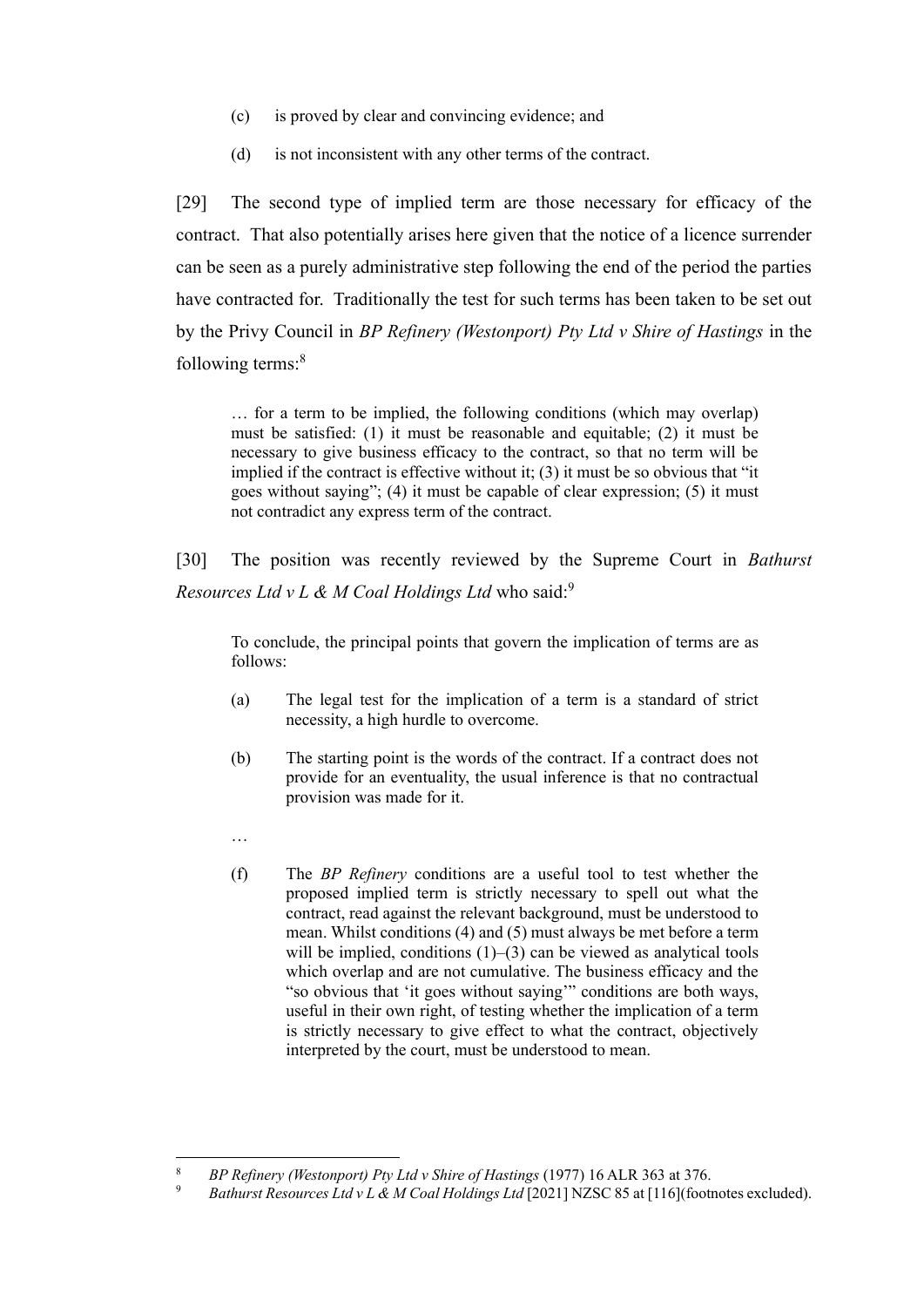[31] In assessing whether an implied term arises here it needs to be remembered that the obligation contended for is of confined scope. Towards the end of the period that a society and venue have contracted for, or when the contract is being ended under its terms, it is necessary for any new society to make an application to the Secretary that can be processed and granted in time for the venue to be licensed with the new society and thereby continue gaming operations. Under  $s$  65(2)(g) that requires the outgoing society to have given notice that it is surrendering the venue licence at the end of the contractual period. In other words it is simply notification to the Secretary of the end of the licence period that the society has agreed with the venue. This notification can be characterised as a consequential administrative step flowing from the terms of the agreement. Such notice is necessary to allow the contract to work within the statutory framework.

[32] There is also a well-established industry practice which involves corporate societies duly doing so. It is agreed between the parties that this practice exists. It is also widespread. NZCT describes in its evidence that it gave notice that it was surrendering its licenses on 24 occasions in the 12 month period to November 2021. This industry practice is a natural consequence of the statutory scheme.

[33] Given that background the tests for implying a term as a matter of industry practice, and as a matter of business efficacy, are both satisfied. In particular:

- (a) in terms of industry practice it is something that the parties to the contracts know about, and will have contemplated would apply in their contract. It is clear and reasonable and established by clear and convincing evidence. There are also no express terms that are inconsistent with it based on the standard form agreements;
- (b) in terms of terms implied for business efficacy it is necessary in order to give effect to what the parties have agreed in the contract, it "goes without saying" that a society does not have power to impose a four week standdown when a venue is moving to a new society, it is capable of clear expression, and it does not contradict the express terms.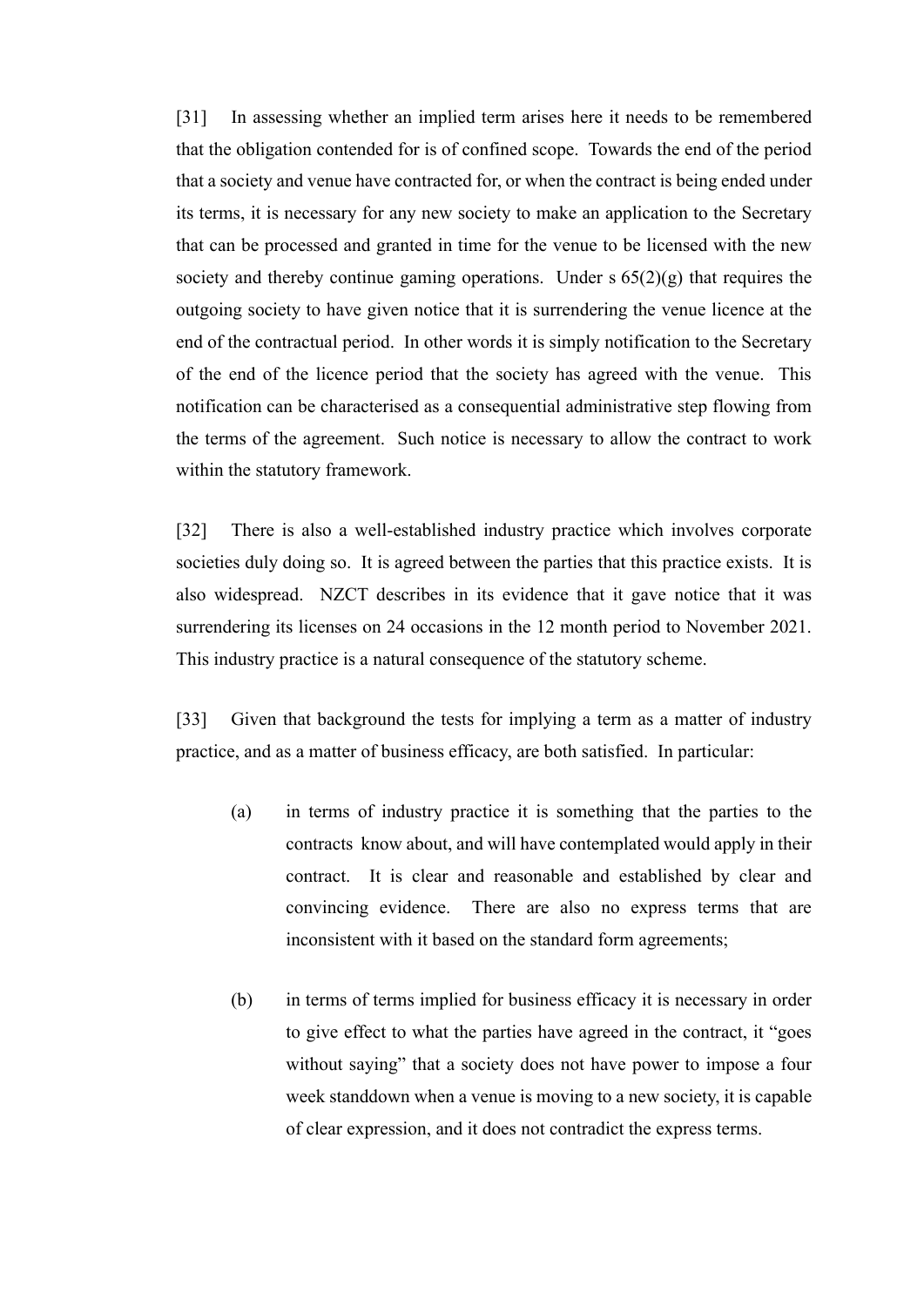[34] Such an implied term is also consistent with the Act. Here Ms Blomfield emphasised that corporate societies had a discretion under s 79(1)(b). But there is no legitimate statutory purpose that is being advanced by a corporate society declining to agree to give notice that the licence is being surrendered. All that this achieves is the consequential four week standdown. Requiring a venue to cease operation for four weeks is not part of a legislative scheme for transfer. Neither does it achieve any benefit in terms of the scheme and purpose of the Act. Under s 71 such a cessation is an adverse matter that leads to a requirement for a corporate society to notify the Secretary of the event, and an automatic surrender of the licence.

[35] I also accept Mr Smith's argument that a society cannot act as the effective regulator by imposing a form of punishment on the departing venue, or the new corporate society that has secured it, by suspending gaming for four weeks.

[36] Both tests for an implied term also have a requirement that the term is not inconsistent with the express terms of the contract. Based on the materials I have been provided there are no such inconsistent terms. If a corporate society wished to secure a contractual right to prevent societies leaving it without going through the four week stand down it would, at the very least, need to expressly agree upon that suggested power with the venue, particularly in light of the well-established industry practice. But even if a corporate society sought to secure such a contractual power it may be that the Secretary would need to consider whether such a term was consistent with the scheme and purpose of the Act when giving approval under s 39.

[37] As to the precise nature of the obligation, it would be that the corporate society would give the Secretary notice that it was surrendering its licence at the end of the contracted period with a venue within a reasonable time following request made by the venue/new society. It is not possible to be more precise on what a reasonable time would be. It will be contextual. In the usual course it is unlikely to be an issue.

[38] For the avoidance of doubt, these conclusions do not address the complications that sometimes emerge which result in a society entering a further agreement for a short period before a venue moves to a new society. I doubt whether that could be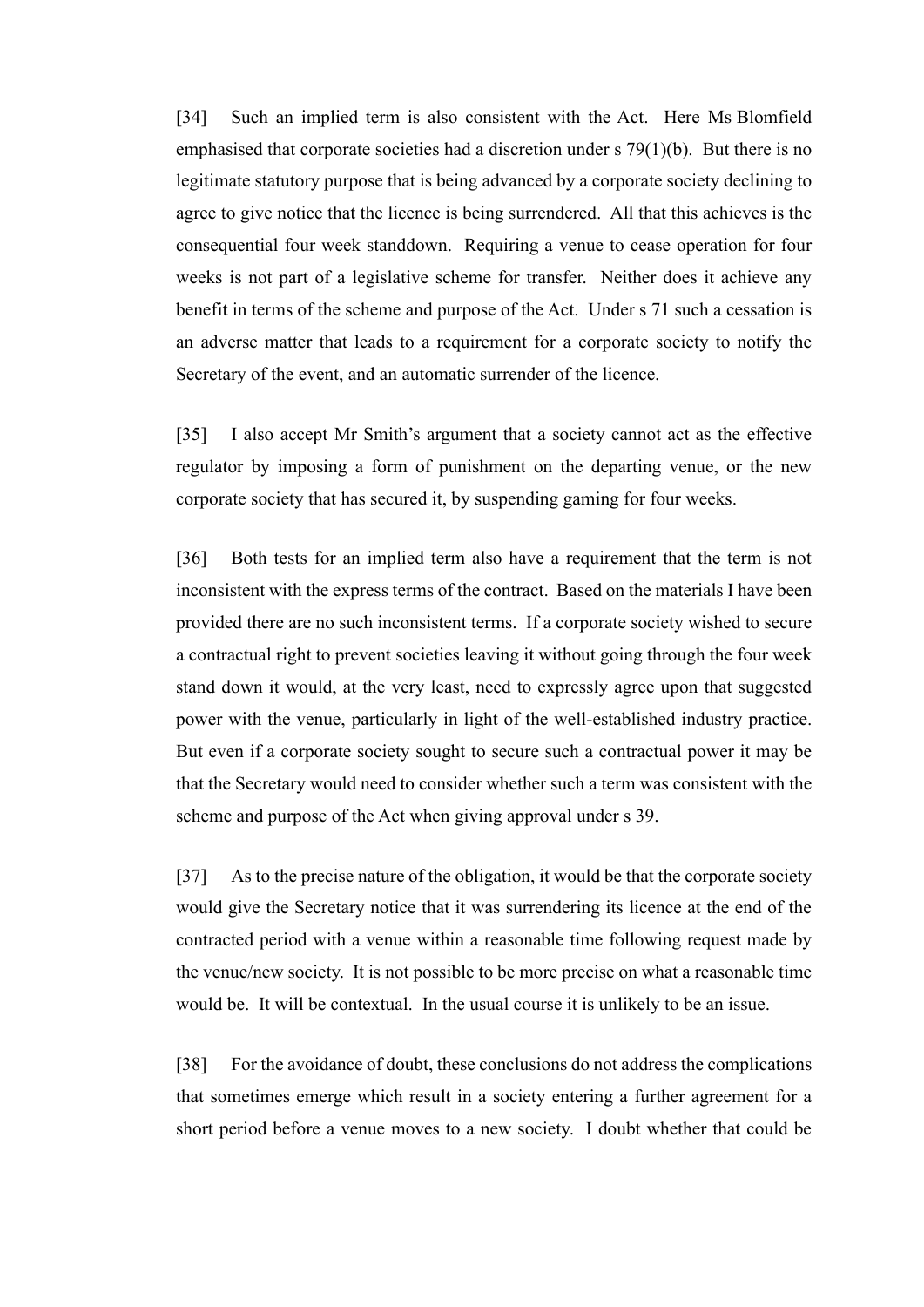required by the implied terms of an existing agreement between a corporate society and a venue.

### **Conclusion**

[39] The consequence of my findings are that Four Winds is substantively successful in terms of its contentions, albeit for different reasons from those advanced. The obligation of NZCT to give notice of the surrender of a licence arises by implication within the agreements approved under s 39 rather than as a public law limit on the exercise of a statutory power under s  $65(2)(g)$ . But that implication arises from the administrative requirements arising from the statutory scheme, and the industry practices that have naturally followed. There is no procedural unfairness in reaching conclusions based on that analysis. That is because it is closely associated with the applicant's contentions, and were addressed in the course of oral argument.

[40] This proceeding is between two corporate societies. It is not between any particular venues and corporate societies as contractual parties. So this proceeding does not determine any particular issue about any particular contract. Rather it is limited to resolving the dispute between the applicant and respondent on how the regime contemplated by the Act controls the circumstances they are in dispute about.

[41] Whether there is any need for formal declarations following on from this judgment should be considered by the parties. It may be that a formal declaration is not necessary as the terms of the judgment are sufficient. I do not accept Ms Blomfield's arguments that a declaration should not be given for discretionary reasons. If the parties wish for the Court to formalise declarations memoranda may be filed.

[42] If there are any issues as to costs I will also receive memoranda from the parties (no more than five pages plus a schedule for each side). My preliminary view is that the applicant is entitled to costs on a 2B basis.